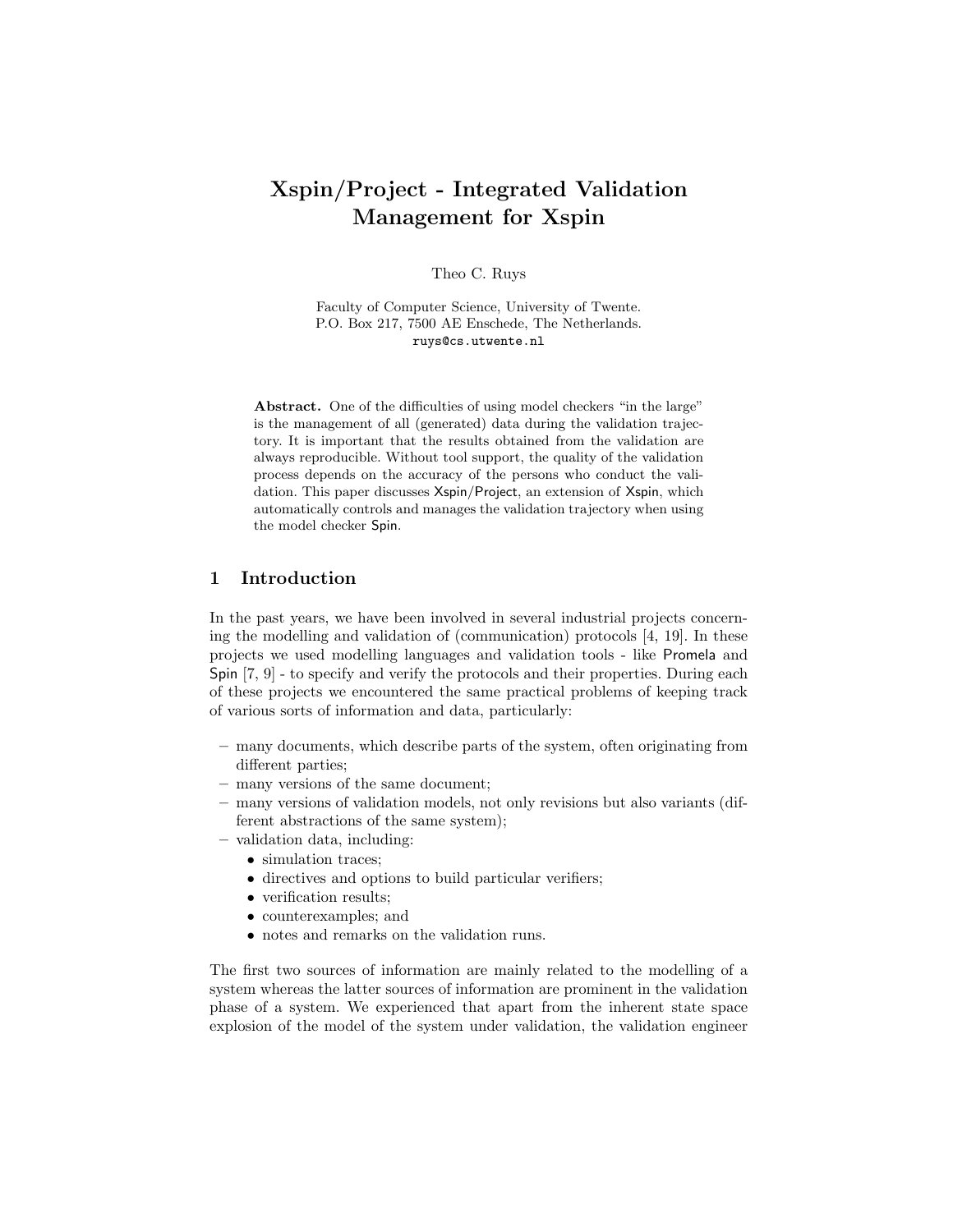has to deal with the data and version explosion of the modelling phase and the validation phase as well.

In [18] we suggested to use literate programming techniques [12] to tackle the management problems in the modelling phase. We also suggested that Software Configuration Management [1, 11] tools are probably needed to manage the validation phase. This paper discusses Xspin/Project, an extension of Xspin, which manages and controls the validation trajectory when using the model checker Spin.

In Sect. 2 the management problems of the validation phase are discussed. Section 3 describes Xspin/Project and the paper is concluded with Sect. 4.

In the literature on formal methods, the terms validation and verification do not have a fixed meaning. In this paper both terms are used and the following interpretations are distinguished:

- **–** With verification we identify the verification process using a model checker  $(e.g.$  Spin $):$
- **–** We use the term validation to address the controlled, systematic analysis of systems. With respect to Spin, validation includes both the simulation and verification activities.

## **2 Validation Management**

This section discusses the management of validation data. After briefly discussing the management problems of the validation phase, the current management support within Xspin is discussed. Software Configuration Management systems are proposed as the solution to the management problems.

#### **2.1 Validation data**

In current research on automatic verification tools, much effort is being put into efficient verification algorithms whereas control and management issues are - at best - supported in a limited way. As long as nasty errors are being exposed, this may be satisfactory enough. However, when one is aiming at the systematic verification of a system, one needs more than just a smart debugging tool.

One of the practical problems when using model checkers is the management of all (generated) data during the validation trajectory. It is important that the validation results obtained using a validation tool are always reproducible [8]. Without tool support, the validation engineer has to resort to general engineering practices and record all validation activities into a logbook. Consequently, the quality of the validation process depends on the accuracy of the validation engineer. This is clearly undesirable.

When an error is found in (one of) the model(s) of the system under validation, the model(s) should of course be corrected. Furthermore, all models which have been verified previously and which are affected by the error should be re-verified. It is tedious and errorprone to re-validate all previous models and properties manually. Both the logging and the re-verification activities should be automated and - ideally - be integrated into the validation tool.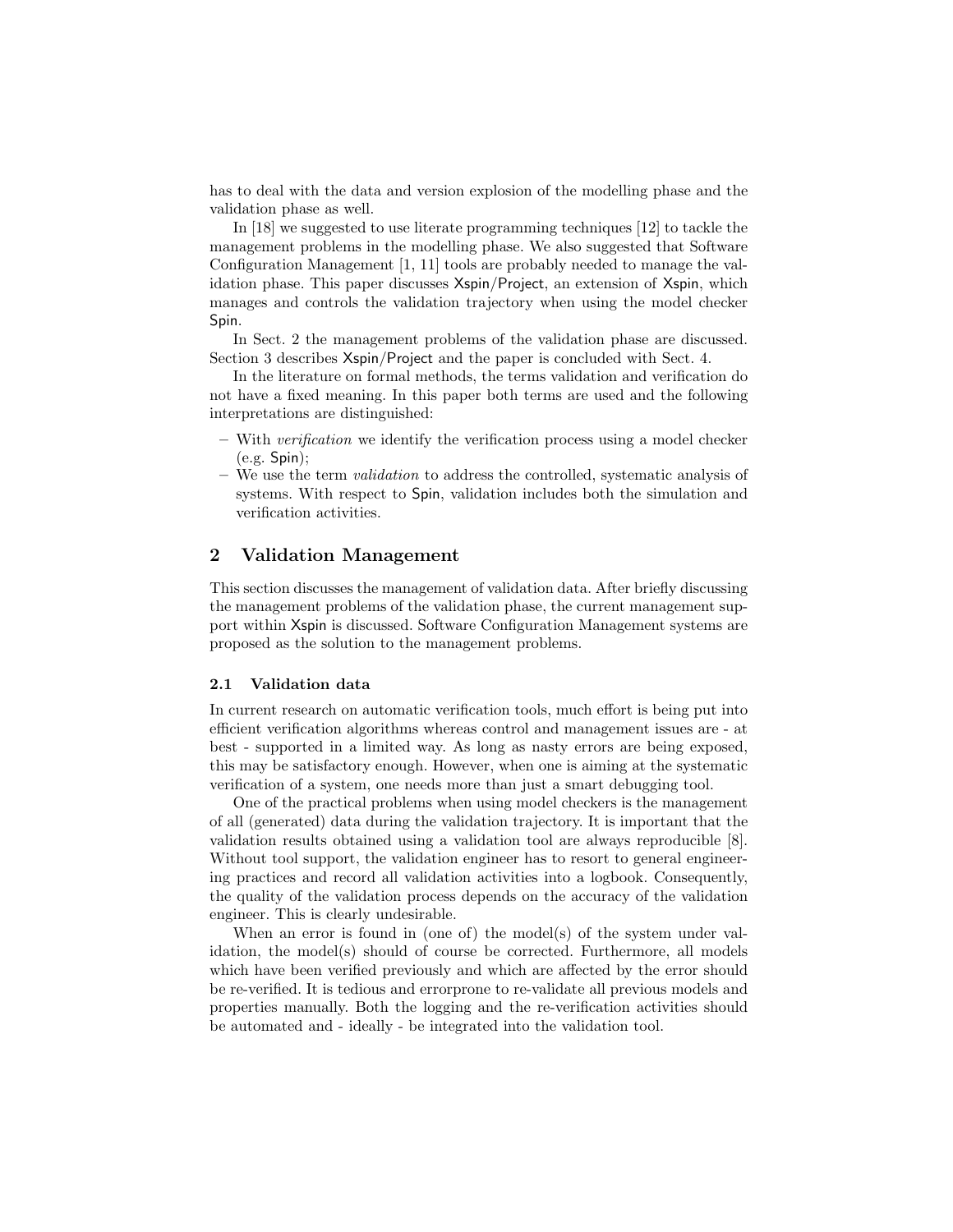#### **2.2 Current management support in Xspin**

Since version 3.1.2, Xspin includes a "LTL Property Manager", which stores the following information on a LTL verification run into a single file with extension .ltl:

- **–** the never claim that is generated from the LTL property;
- **–** definitions (#defines) of the propositions that are used in the LTL property (and in the corresponding never claim);
- **–** user provided notes; and
- **–** the output of the verification run.

The .1t1 file uses #ifdef  $constructs<sup>1</sup>$  to isolate the Promela fragments from the user provided notes and the verification results. Consequently, the file is liable to being updated every time a verification run is executed: previous verification results will be overwritten unless the user saves each verification run in a different .ltl file.

Although the "LTL Property Manager" is clearly a step in the good direction with respect to a controlled verification trajectory, some essential ingredients of the verification run are not recorded:

- **–** the options to come to the verification results:
	- options to Spin to generate the pan verifier;
	- options to the C compiler to compile the pan verifier; and
	- options to the pan verifier to steer the verification run.
- **–** the Promela model on which the verification was performed;
- **–** the trace (trail) to the counterexample, in case the property was violated.

The last aspect becomes even more apparent when the property that is being checked requires the existence of a counterexample to be satisfied. This is the case for all existential LTL properties of the type "does there exist an execution path where  $P$  becomes true?". The reason for this is that when checking a LTL property  $Q$ , Spin will implicitly check  $Q$  for all execution paths. Consequently, a property like "does there exist an execution path where P becomes true" is not expressible in LTL. Instead one has to resort to check that "for all execution paths, P is always not true" (i.e. in LTL:  $\square$ !P). If this transformed property is not valid, Spin will find a counterexample showing the execution path where  $P$  will become true. In this case the counterexample is the proof of the original property.

Spin is appraised most for its model checking capabilities. Besides these verification features, Spin includes a very helpful simulator, that can be used for debugging, sanity checks, rapid prototyping, simulation of generated counterexamples, etc. It is remarkable that Xspin has some limited support for verification management but has none for simulation.

<sup>1</sup> Promela source text is (by default) preprocessed by the standard C preprocessor, named cpp, before being parsed by Spin itself. The #ifdef directive is normally used for the conditional compilation of source text (i.e. C).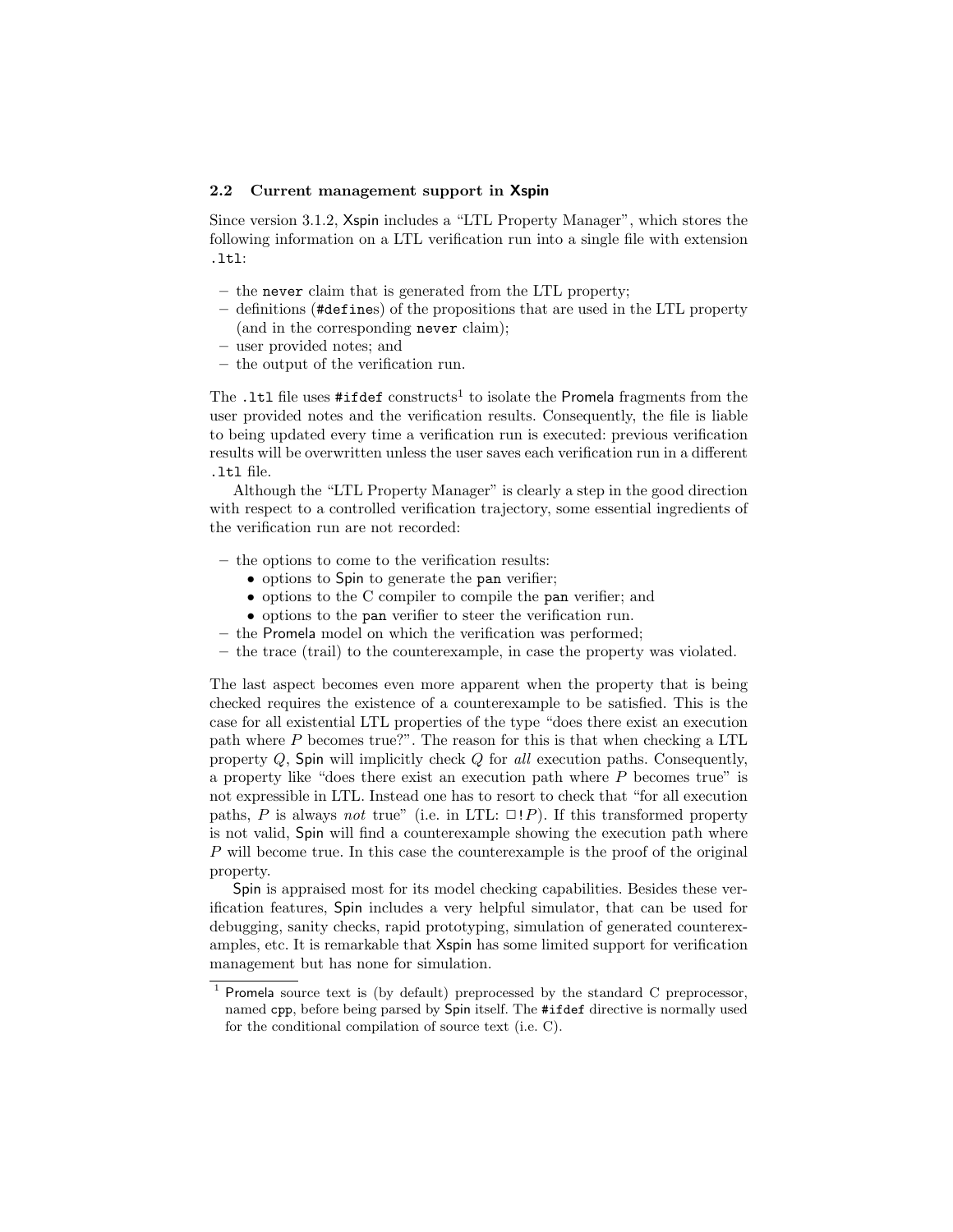Although Xspin's "LTL Property Manager" is more than other validation tools have to offer, it is too primitive to use in an extensive validation project spanning more than a few days. Within such projects, we experienced that the validation process was seriously hampered by the fact that we had to record all our validation activities with Spin by hand. Instead of concentrating on the validation process, we had to invent schemes to keep track of the various validation models, the simulation traces, the verification results, etc. We also tried to use literate techniques to structure the validation process [18], but had to conclude that these techniques do not scale up for larger projects.

#### **2.3 Software Configuration Management**

The problems of managing the data that is generated during the validation phase relate to the maintenance problems found in software engineering [17]. This is not surprising as, in a sense, validation using a model checker involves the analysis of many successive versions of the model of a system. To tackle these maintenance problems within software engineering a lot of research has been carried out in the area of so called "Software Configuration Management".

Software Configuration Management  $(SCM)$  [1, 11] is the software engineering discipline of managing the evolution of large and complex software systems [21]. From the IEEE Standard Glossary of Software Engineering Terminology (Standard 729-1983 [10]):<sup>2</sup>

Software Configuration Management is the process of identifying and defining the items in a system, controlling the release and change of these items throughout the life-cycle, recording and reporting the status of items and change requests, and verifying the completeness and correctness of items.

The items that comprise all information produced as part of the software engineering process are collectively called a *software configuration*. A general SCM system has the following operational aspects to manage the software engineering process [5, 10, 17]:

- **–** Identification. An identification scheme reflects the structure of the product, identifies components and their type, making them unique and accessible in some form.
- **–** Version control. Version control combines procedures and tools to manage different versions of configuration objects that are created during the software engineering process.
- **–** Change control. Change control combines human procedures and automated tools to provide a mechanism for the control of change.

<sup>2</sup> SCM is a widely used term, with an equally wide range of meanings. See http://www.enteract.com/˜bradapp/acme/scm-defs.html for an extensive list of alternative SCM definitions.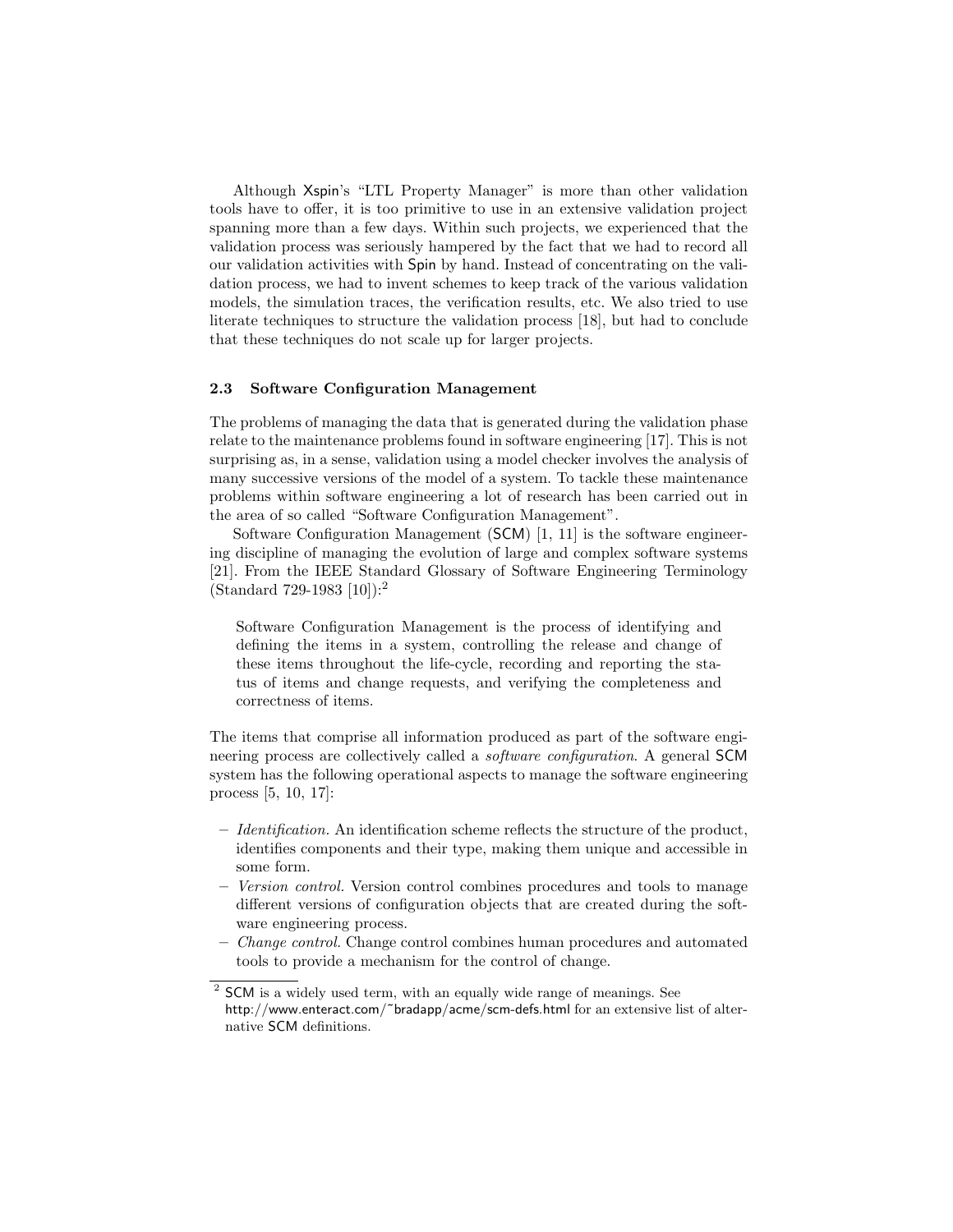- **–** Audit and review. Validating the completeness of a product and maintaining consistency among the components by ensuring that the product is a welldefined collection of components.
- **–** Reporting. Recording and reporting the status of components and change requests, and gathering vital statistics about components in the product.

Naturally, a SCM system should be supported by automated tools. Tools for version control and build management are essential. Furthermore, SCM tools should provide the developer with a "sandbox" environment: a consistent, flexible and reproducible environment to compile, edit and debug software [13]. SCM tools have greatly evolved over the last twenty years. Tools have gone from file oriented versioning utilities to full blown repository-based systems that manage projects and support team development environments, even across geographic locations. In this paper, a discussion on particular SCM tools is clearly out of scope. The interested reader, however, is invited to visit the "Configuration Management Yellow Pages" page on Internet [22] or consult the Proceedings of the Annual Workshops on Software Configuration Management. Conradi and Westfechtel [3] give an extensive overview of the current state of art of SCM and SCM systems.

Definitions Below we define the conceptual framework for the rest of this paper, borrowing terminology from the SCM community, in particular [3, 21].

- **–** object. An object (or item) is any kind of identifiable entity put under SCM control.
- **–** version. A version represents a state of an evolving object.
- **–** revision. A version intended to supersede its predecessor is called a revision (historical versioning).
- **–** variants. Versions intended to coexist are called variants (parallel versioning).
- **–** configuration. A configuration is a consistent and complete version of a composite object, i.e. a set of object versions and their relationships.
- **–** product space. The product space is composed of the objects and their relationships. The product space is organized by relationships between objects, e.g. composition relationships and (build) dependency relationships.
- **–** version space. The version space is composed of the set of versions. The version space is often organized into a version graph or version grid.

## **2.4 SCM and Xspin**

It is clear that the functionality of SCM systems and tools can be of considerable value to control and manage the validation phase. For the validation trajectory using Xspin we are mainly interested in the identification of validation objects, version control over these validation objects and reporting facilities on these objects. The change control functionality and the support for audit and review supported by SCM seem less applicable to validation.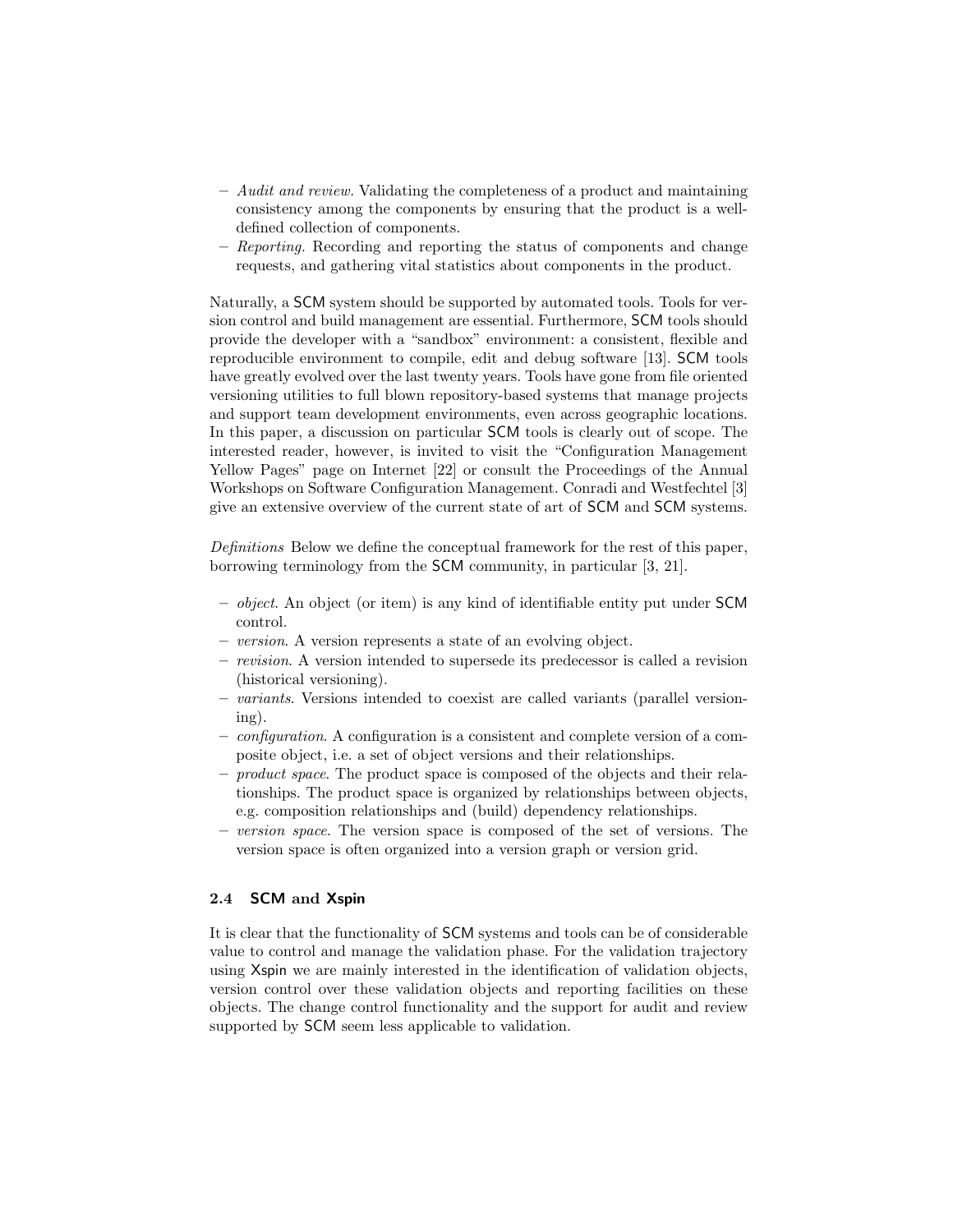During the validation phase, a *validation object* records the results of a validation activity. For validation using Xspin, three validation objects can be distinguished: the Promela model, the property and the validation result. Of these objects, several versions exist during the validation phase.

- $-$  Model M. M is the model of the system under validation.  $M_i$  denotes the *i*-th version of model M. A version can either be a variant or a revision. Within the validation framework, variants correspond to different abstractions of the same model  $M$ , whereas revisions are different versions of the same abstraction.
- Property  $\phi$ . A property  $\phi$  is a property which should hold for the model M under verification.
- **–** Validation results R. R is a set of validation results. The set R<sup>i</sup> denotes the set of validation results obtained by executing the validation tool on the model  $M_i$ . An element from the set  $R_i$  is denoted by  $r_{i,j}$ . Every element  $r_{i,j}$ contains the outcome (e.g. a file) of the j-th validation on  $M_i$  and additional information that depends on the type of validation. For instance, when  $r_{i,j}$ corresponds to a simulation run, the simulation goal and observations on the simulation should be added to  $r_{i,j}$ . Whereas for a verification run, apart from the verification goal (e.g. a LTL property), the directives and options to obtain the verifier should be added to  $r_{i,j}$ .

The versioned product space of the validation phase now consists of all versions of all validation objects during the validation of the model M.

# **3 Xspin/Project**

In this section the Xspin/Project tool is discussed. Xspin/Project is an extension of Xspin using the version control system PRCS [15]. Xspin/Project controls and manages the validation activities when using Xspin. First the choice for the underlying version control system PRCS is motivated. Then the architecture and the functionality of Xspin/Project are discussed.

### **3.1 PRCS**

To integrate management facilities into a validation tool like Xspin, the functionality of full-blown state-of-the-art SCM tools is not needed. For a controlled and reproducible validation phase, version control and build-management are most important. A file based version control tool like RCS [20] in combination with a basic build-management tool like make [6] appeared to be sufficient for a prototype version of Xspin/Project.

Concurrent Version System (CVS) [2] - the de-facto version control system among free systems - seemed to be unnecessarily complex with respect to operation, administration and user interface to be easily integrated into Xspin. The author was attracted by the simplicity of PRCS and decided to use this version control system for a first prototype version of Xspin/Project.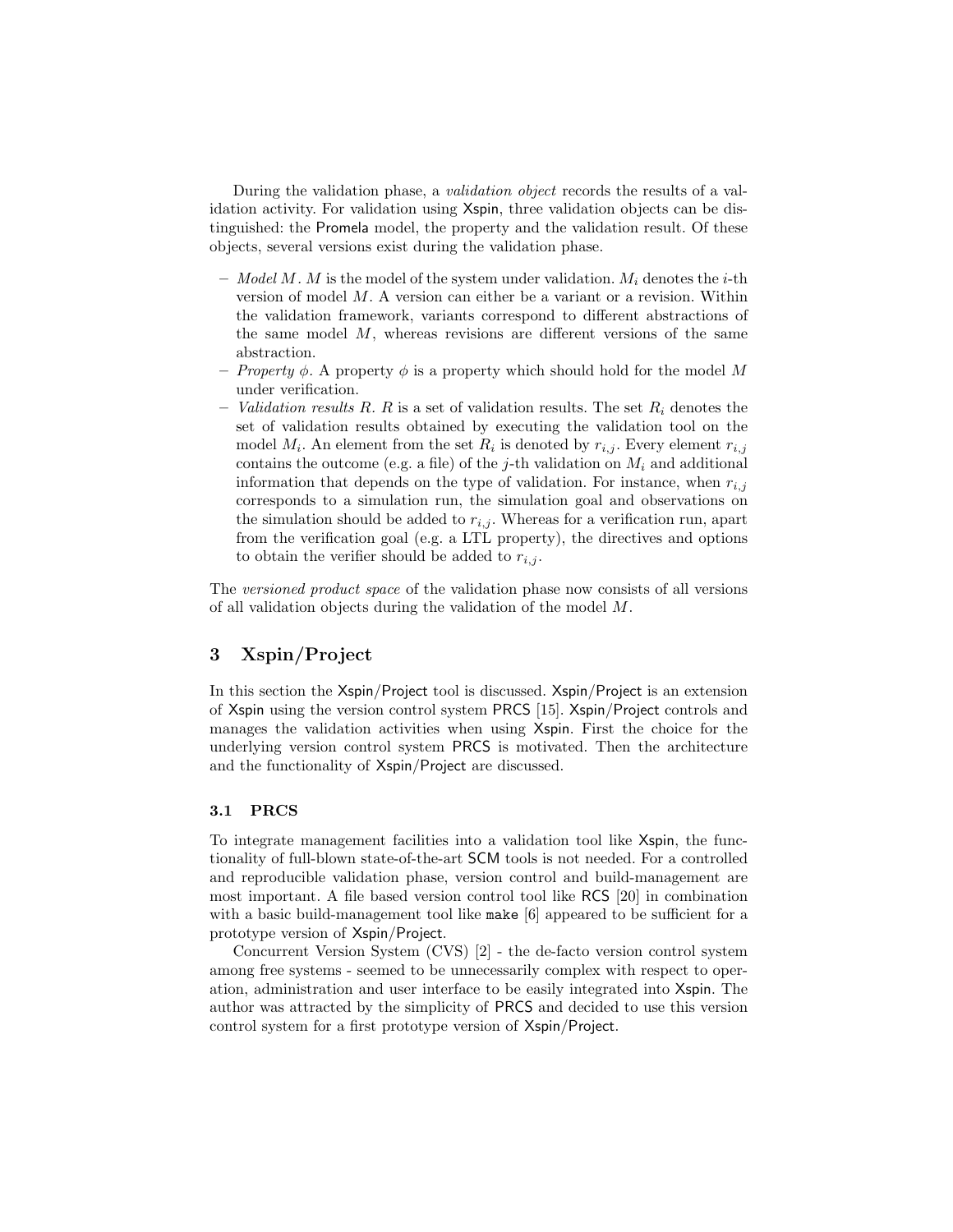PRCS - the Project Revision Control System [15] - is a version-control system for collections of files with a simple operational model, a clean user interface and high performance. PRCS is freely available from [14]. The current version of PRCS is implemented using RCS [20] as its back-end storage mechanism.

PRCS has some additional features which makes it well suited for integration into Xspin:

- **–** Conceptually close to validation objects. PRCS defines a project version as a labeled snapshot of a group of files, and provides operations on project versions as a whole. Thus a project version naturally relates to a specific validation model and all its validation results.
- **–** Version naming scheme. PRCS' version naming scheme (see below) corresponds closely to the version concepts from the validation framework: abstraction and revisions of these abstractions.
- **–** Simple operational model. In PRCS, each project version is identified by a single distinguished file, the version descriptor; this file contains a description of the files included in that particular version. Adding files (i.e. validation results) only involves adding the filename to this version descriptor file.

*Terminology* A *project* in PRCS is a collection of (project) versions.<sup>3</sup> A version is a snapshot of a set of files arranged into a directory tree. Every version has a name of the form  $m.n$ , where m is the major version name and n is the minor version name. A major version name  $m$  is a string chosen by the user, whereas the minor version name  $n$  is a positive integer, assigned consecutively by the system. A PRCS repository contains a group of projects. Two basic operations are available to save and load versions to and from the repository respectively:

- **–** checkin: a complete version is put into the repository;
- **–** checkout: reconstructs a complete version, identified by the project and version name.

The PRCS concepts correspond nicely with the concepts from the validation framework. A project corresponds with the complete validation trajectory of a system. Each version of the project is a Promela model  $M_i$  together with its validation results  $R_i$ . In a version  $m.n$ , the major version name m corresponds with the particular abstraction of the model  $M$  and the minor version name  $n$ corresponds with the n-th revision of the particular abstraction. The fact that the major version name  $m$  in PRCS is an arbitrary string can be used to give appropriate names to the different abstraction models.

### **3.2 Architecture**

Figure 1 shows the architecture of Xspin/Project. Xspin/Project is an extension of Xspin. The Project-part of Xspin/Project is responsible for collecting the Promela

<sup>&</sup>lt;sup>3</sup> A PRCS project corresponds to the term configuration of SCM.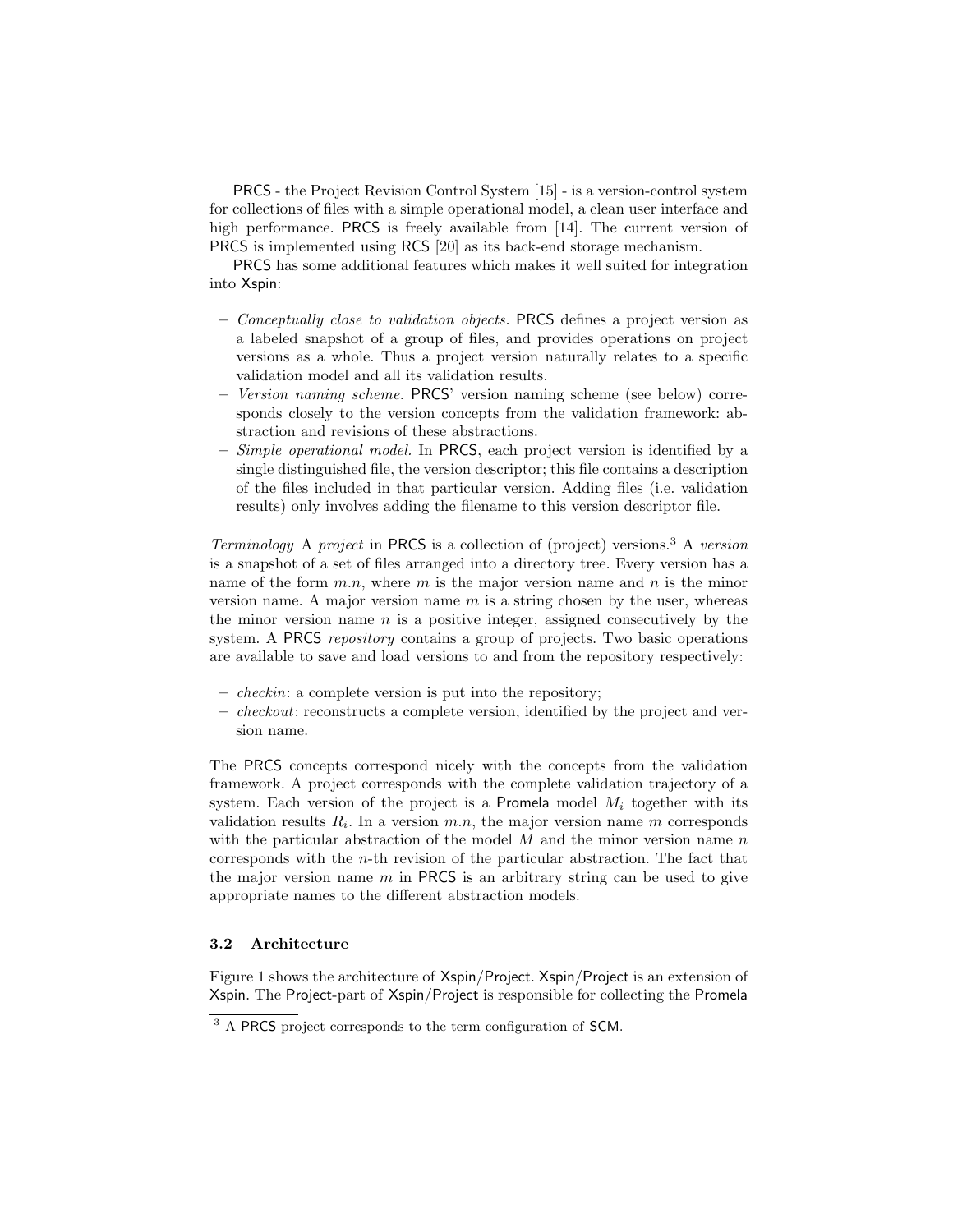

**Fig. 1.** Architecture of Xspin/Project.

models and validation results from Xspin and passing them to PRCS. Furthermore, the Project-part integrates a visual front end to PRCS into Xspin. The Project-extensions are written in Tcl/Tk [16].

Every Promela model  $M_i$  can be saved into the PRCS repository. Furthermore, the contents of any message box of Xspin which is the result of some validation run (i.e.  $r_{i,j}$ ) can be saved into the PRCS repository. Xspin/Project uses a special file, i.e. description.log in which it stores additional information about the validation files (e.g. validation goals, options, directives, timestamps) into the current version of the project.

Xspin/Project needs PRCS version 1.2 [14] to be installed. PRCS on its turn needs RCS version 5.7 as its underlying version control system. Xspin/Project is available from http://www.cs.utwente.nl/˜ruys/xspin-project.

#### **3.3 Overview**

In a nutshell the current version of Xspin/Project can be characterized as follows:

- **–** Xspin/Project implements a visual front end to PRCS into Xspin. To the user, Xspin/Project is presented as a conceptual database of Promela models together with their validation results.
- **–** The user of Xspin/Project can save all its validation activities into the PRCS database. Furthermore, the user is given the possibility to annotate these validation activities.
- **–** All essential verification data such as directives and options to the C compiler and the pan verifier are automatically saved into the PRCS repository.
- **–** Xspin/Project ensures the integrity of the Promela models and their validation models.

Xspin/Project uses plain PRCS as its underlying configuration management tool. This means that all additional powerful features (like diff and merge) of PRCS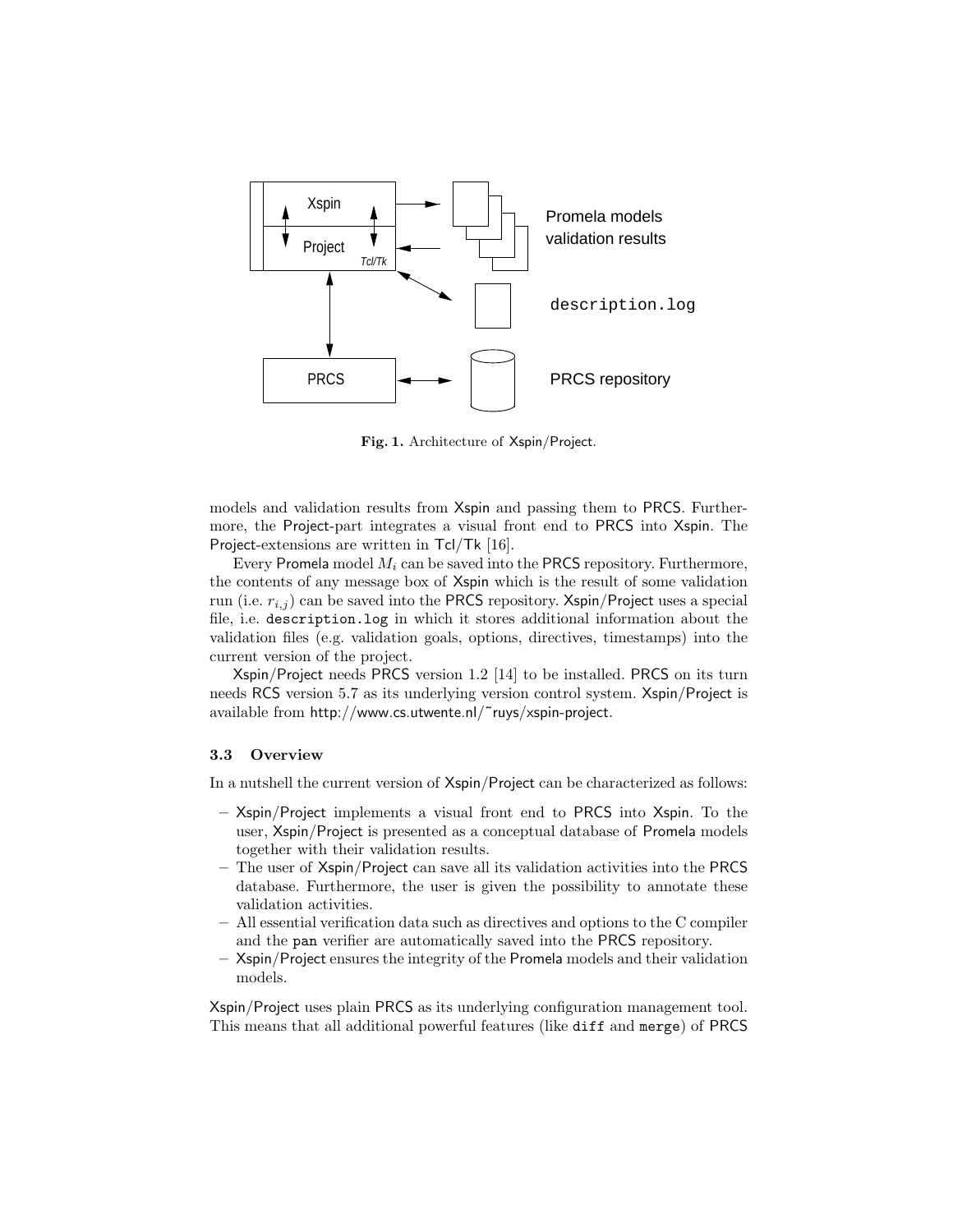| Xspin/Project 0.2 -- 25 June 1999 (Xspin 3.3.0 -- 21 June 1999) |                                                                     |                                       |                                                                    |
|-----------------------------------------------------------------|---------------------------------------------------------------------|---------------------------------------|--------------------------------------------------------------------|
| Edit. Run Help Project<br>File.                                 | <b>SPIN</b>                                                         | $\equiv$ $\equiv$ $\sim$ Open Project | Find:<br>同型                                                        |
| Message Sequer New Project                                      |                                                                     | Simple<br>Annther                     | 0K                                                                 |
| Unsafer1                                                        | <b>Open Project</b>                                                 | YetAnother                            | <b>Load Version</b><br>$\Box$                                      |
| 20<br>s <sub>a</sub> fe:2                                       | Load Version (checkout)                                             | Soldiers                              | <b>Project: Soldiers</b><br>no-deadlock.1                          |
| ™ ≀<br>20                                                       | Save Version (checkin)                                              | Promela example to                    | <b>OK</b><br>no-deadlock.2                                         |
| 32<br>32                                                        | Add file to current version                                         |                                       | within-60min.1<br>Cancel                                           |
| 44<br>$+$                                                       | Clean up directory                                                  |                                       | within-60min.2                                                     |
| 56<br>56                                                        | Load verification parameters                                        |                                       | Fixed var array bug                                                |
| 68<br>68                                                        | <b>Browse Repository</b>                                            |                                       |                                                                    |
| 77                                                              | 同型<br>$\equiv$ $\mathbb{Z}$ Save version (checking into repository) |                                       |                                                                    |
| 77                                                              | Preferences                                                         | Project:                              | Soldiers                                                           |
| Saving file into<br>Soldiers                                    | <b>About Xspin/Project</b>                                          | Parent version: within-60min.2        |                                                                    |
| Project:<br>Parent Version: within-60min.2                      |                                                                     | New version:                          | $\blacklozenge$ minor (.n -> .n+1)                                 |
|                                                                 |                                                                     |                                       | $\circ$ major (N.1):<br>$\leftrightarrow$ Automatic (N.x -> N+1.1) |
| Save as:<br>msc.ps                                              |                                                                     |                                       | User provided:                                                     |
| <b>Description:</b>                                             | Message sequence chart to get                                       |                                       |                                                                    |
|                                                                 | safe side in exactly 60 minute                                      |                                       |                                                                    |
|                                                                 |                                                                     | <b>Version log:</b>                   | Found solution to soldiers problem.                                |
|                                                                 |                                                                     |                                       |                                                                    |
|                                                                 |                                                                     |                                       |                                                                    |
| <b>Save into Repository</b><br><b>Save Version</b><br>Cancel    |                                                                     |                                       |                                                                    |
|                                                                 |                                                                     |                                       |                                                                    |
| uneerun<br><b>Single Step</b><br>Selecte<br>Checkin             | <b>Suspend</b>                                                      | Save in:<br>sim.out                   | Save into Repository<br>Clear<br>Cancel                            |

**Fig. 2.** Screen capture of a validation session with Xspin/Project.

are also available to the user. However, these advanced features of PRCS are not (yet) available from within Xspin/Project. To exploit these features, one should use PRCS' command-line options.

#### **3.4 User awareness**

Figure 2 captures a screenshot of a validation session with Xspin/Project. The added functionality of Xspin/Project provides the user with a "sandbox" environment: a consistent, flexible and reproducible environment to edit and validate Promela models. The user should not be unnecessarily hampered during the validation trajectory. Below we discuss the user awareness with respect to the features added by Xspin/Project on top of the original Xspin.

- **–** Accessing PRCS. An extra toplevel menu has been added to Xspin: Project. This menu can be used to access most Xspin/Project functions, like:
	- Starting a new project.
	- Opening an existing project.
	- Loading (checking out) a particular Promela model (i.e. an explicit version of the project).
	- Saving (checking in) a particular Promela model and all its recorded validation results.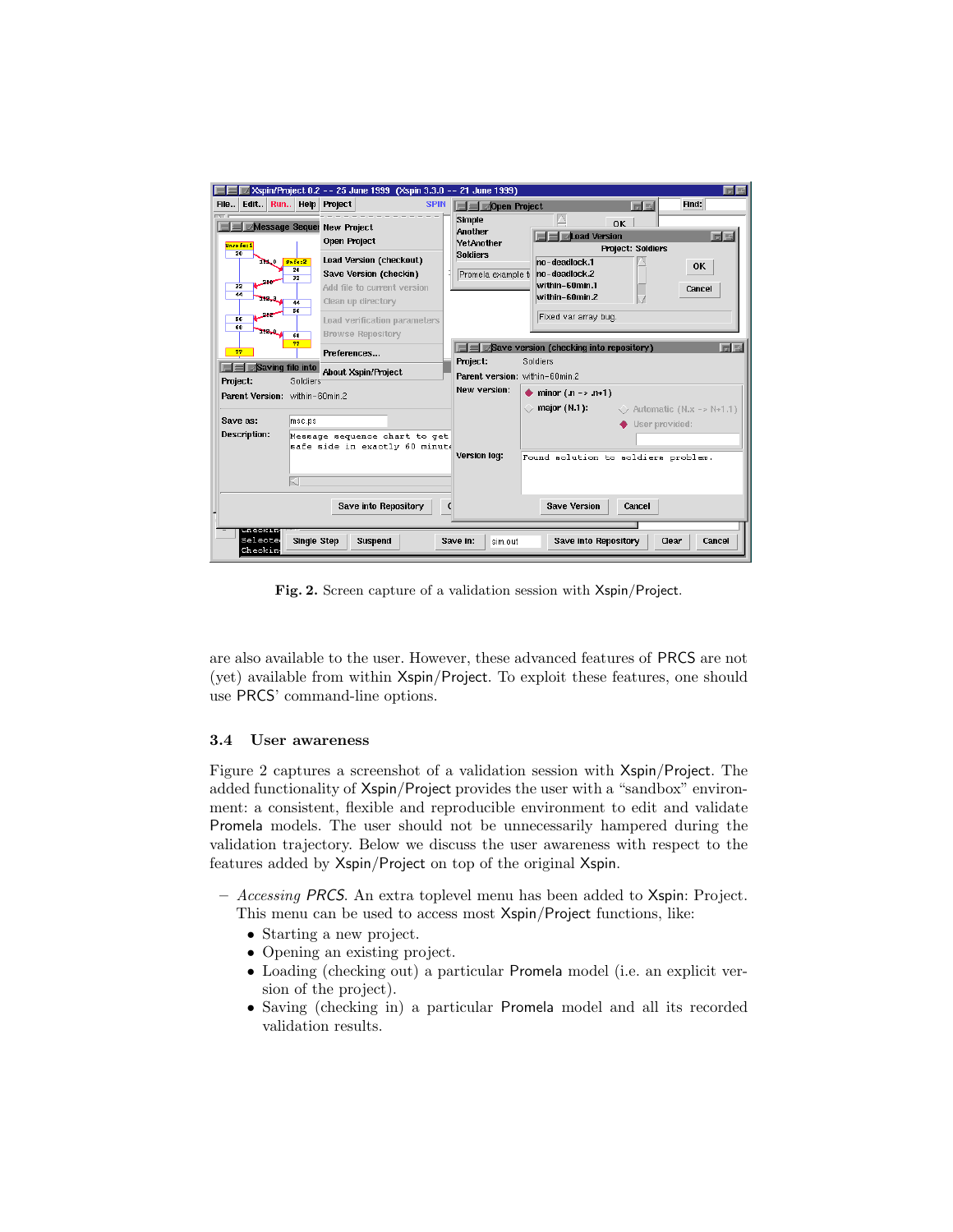- Adding files explicitly to the current version. This may be useful when non-Xspin files are relevant to a validation run or when one has forgotten to save a Xspin file into the repository.
- Cleaning up the directory. Using this function all files that have been saved previously in the repository are removed from the current directory.
- **–** Saving validation results. To every dialog box containing validation output (e.g. simulation traces, message sequence charts) an extra button has been added: "Save into Repository". When this button is pressed, Xspin/Project shows a dialog box where the user can annotate the particular file with some notes on the particular validation run. The file and the (optional) notes are subsequently saved into the repository. Furthermore, for verification runs, Xspin/Project saves all options that are needed to build and run the pan verifier into the description.log file.
- **–** Forcing version integrity. When the user has saved the results of a validation run into the current version of the project, the corresponding Promela model will be locked: the user can only perform additional validation runs on the model. Only when the complete version has been saved (checked in) into the repository, the Promela model will be unlocked again for user edits. This strategy of Xspin/Project is necessary to keep all models and their validation results accurate.<sup>4</sup>

Software development vs. validation When using a SCM tool to control the software development process, a version of the 'product' consists of several files and rules to construct the product. Older versions correspond to inferior or less stable versions (containing bugs) or to versions of the product with fewer features.

In Xspin/Project, PRCS is used as a database to store and log all validation activities. Each different Promela model is stored together with the validation results on that particular model. In contrast with software development, earlier versions of the model are not inferior or less stable versions, but should be considered as different abstractions of the same model.

# **4 Conclusions**

The success of model checking tools is mainly based on the bugs and errors that those verification tools have exposed in (existing) systems and standards. Now that model checking tools are becoming more widespread, the application of model checkers is slowly shifting from debugging to verification.

<sup>&</sup>lt;sup>4</sup> This strict behaviour does not restrain the user when constructing a new Promela model. During the development of a Promela model, one usually performs several sanity checks (mostly simulation runs) on intermediate models before actual verification runs are tried. Naturally, these sanity runs do not have to end up in the validation repository. Therefore, the user is not forced to save all validation files but may only optionally do so.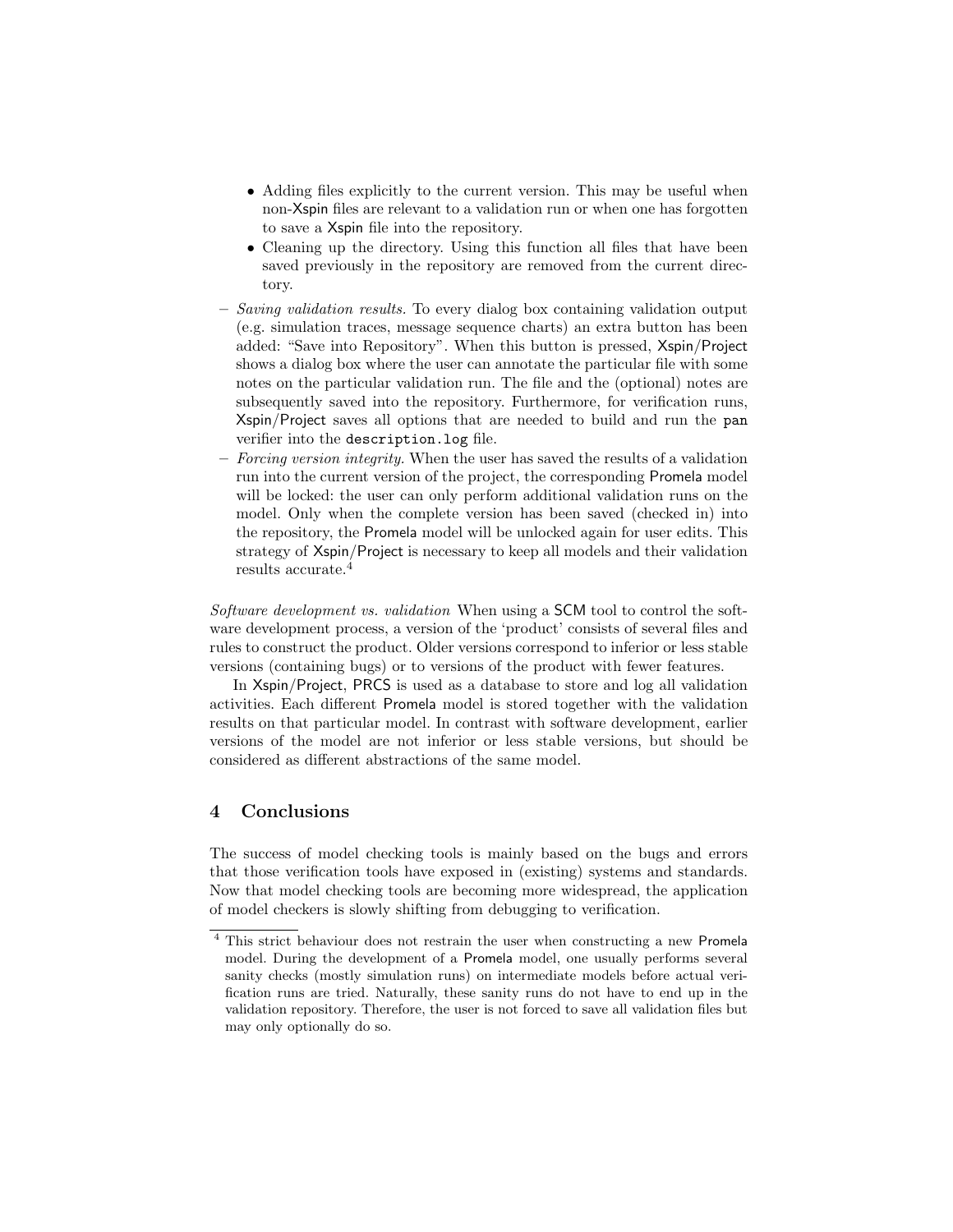This paper discusses the need for systematic control and management over the (generated) data when using an analysis tool like Spin for the validation of large systems. The strength of SCM systems and tools has briefly been discussed. We have concluded that the full power of SCM systems is not needed to manage the validation activities; a flexible version control mechanism is sufficient to manage the validation phase when using Xspin.

We have presented Xspin/Project, an integration of the version control system PRCS into Xspin. The current version of Xspin/Project presents the user with a conceptual database for Promela models and their validation results. To guide the verification engineer even further, we are currently working on the following extensions to Xspin/Project:

- **–** Reporting: adding reporting facilities to generate a detailed overview of the complete validation trajectory.
- **–** Reverification: when a Promela model has been altered, all previous verification runs on the model should be automatically re-verified.
- **–** Reuse: reusing verification options of previous verification runs to verify new versions of Promela models.
- **–** Compare: comparing different versions of Promela models (using PRCS' diff command) to get information on the abstractions and revisions made during the validation trajectory.

But even without these additions the current version of Xspin/Project already promises to be a great help in managing the version space explosion.

### **References**

- [1] Wayne A. Babich. Software Configuration Management: Coordination for team productivity. Addison-Wesley, Reading, MA, 1986.
- [2] Brian Berliner. CVS II: Parallelizing Software Development. In Proceedings of the Winter 1990 USENIX Conference, January 22-26, 1990, Washington DC, USA, pages 341–352, Berkeley, CA, USA, January 1990. USENIX.
- [3] Reidar Conradi and Bernhard Westfechtel. Version Models for Software Configuration Management. ACM Computing Surveys, 30(2):232–282, June 1998.
- [4] Pedro R. D'Argenio, Joost-Pieter Katoen, Theo C. Ruys, and G. Jan Tretmans. The Bounded Retransmission Protocol must be on time! In Ed Brinksma, editor, Proceedings of the Third International Workshop on Tools and Algorithms for the Construction and Analysis of Systems (TACAS'97), number 1217 in Lecture Notes in Computer Science (LNCS), pages 416–431, University of Twente, Enschede, The Netherlands, April 1997. Springer Verlag, Berlin.
- [5] Susan Dart. Concepts in Configuration Management Systems. In P.H. Feiler, editor, Proceedings of the Third International Workshop on Software Configuration Management (SCM'91), pages 1–18, Trondheim, Norway, June 1997. ACM SIGSOFT, ACM Press, New York.
- [6] Stuart I. Feldman. Make A Program for Maintaining Computer Programs. Software – Practice and Experience, 9(3):255–265, March 1979.
- [7] Gerard J. Holzmann. Design and Validation of Computer Protocols. Prentice Hall, Englewood Cliffs, New Jersey, 1991.